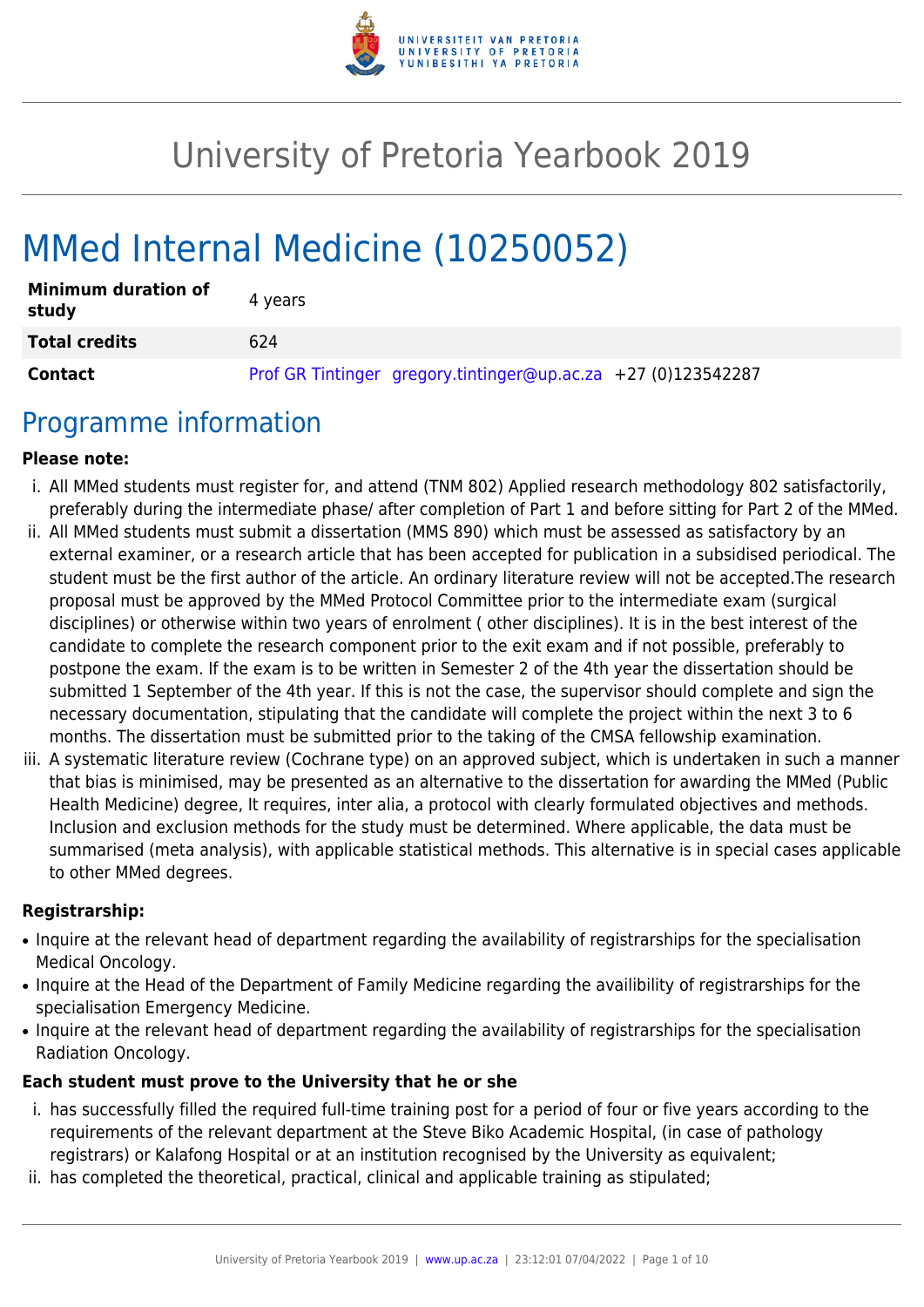

iii. has passed the prescribed written, oral, practical and/or clinical university examinations, and iv. has successfully completed the research component of the degree.

## Admission requirements

A prospective student for the MMed degree programme must be in possession of the MBChB degree of this University or a qualification deemed by the University to be equivalent to the MBChB degree for at least two years. In addition such a student must be registered as a physician with the Health Professions Council of South Africa for at least one year.

International students must have qualifications verified by SAQA. Contact department before applying for government positions. Contact department before application.

## Other programme-specific information

A certificate issued by the relevant head of department must be submitted as proof that the student is well qualified in research methodology before the degree is conferred.

**"Major subject"** refers to the recognised field of study in Medicine in which the student specialises. The study of the major subject extends over four or five years, as prescribed by the relevant department.

## Examinations and pass requirements

- i. The sequence of the examinations in the prerequisite subjects will be determined by the head of the department under which the major subject falls.
- ii. The nature, duration and time of the examinations in the prerequisite subjects are determined in cooperation with the heads of the departments under which the prerequisite subjects fall – with the proviso that, except in cases where stipulated otherwise, the examinations in the prerequisite subjects may be held at any time prior to or concurrently with the major subject. The examinations in the major subjects are held as follows:
- iii. In the case of four-year programmes: not before the end of the third year.
- iv. In the case of five-year programmes: not before the end of the fourth year.
- v. A minimum final mark of 50% is required by all departments to pass in a subject and in the clinical section of the examination, a subminimum of 50%. General Regulations apply.
- vi. A student is not admitted to the examination in a prerequisite subject (second examinations excluded) more than twice, nor is he or she admitted to the examination in the major subject more than twice.

**Note:** Certificates of satisfactory preparation and progress are required in respect of the fourth year of four-year programmes in which an examination is held at the end of the third year.

### **Second examinations**

Second examinations for MMed students will only be held after at least six months have elapsed since the conclusion of the examination in which the student had failed.

### **Rules governing the writing of the examinations of the College of Medicine of South Africa [CMSA]**

i. Only candidates who have met all requirements for the MMed degree except for the major subject (final examination), i.e. passed all prerequisite subjects (the latter to be interchangeable; can be passed either at the University or as primary and intermediary examinations at the College of Medicine of South Africa [CMSA], completed all practical, clinical and applicable training of four or five years as prescribed by the relevant academic department (continuous evaluation of the candidate, in an approved registrar post, by the head of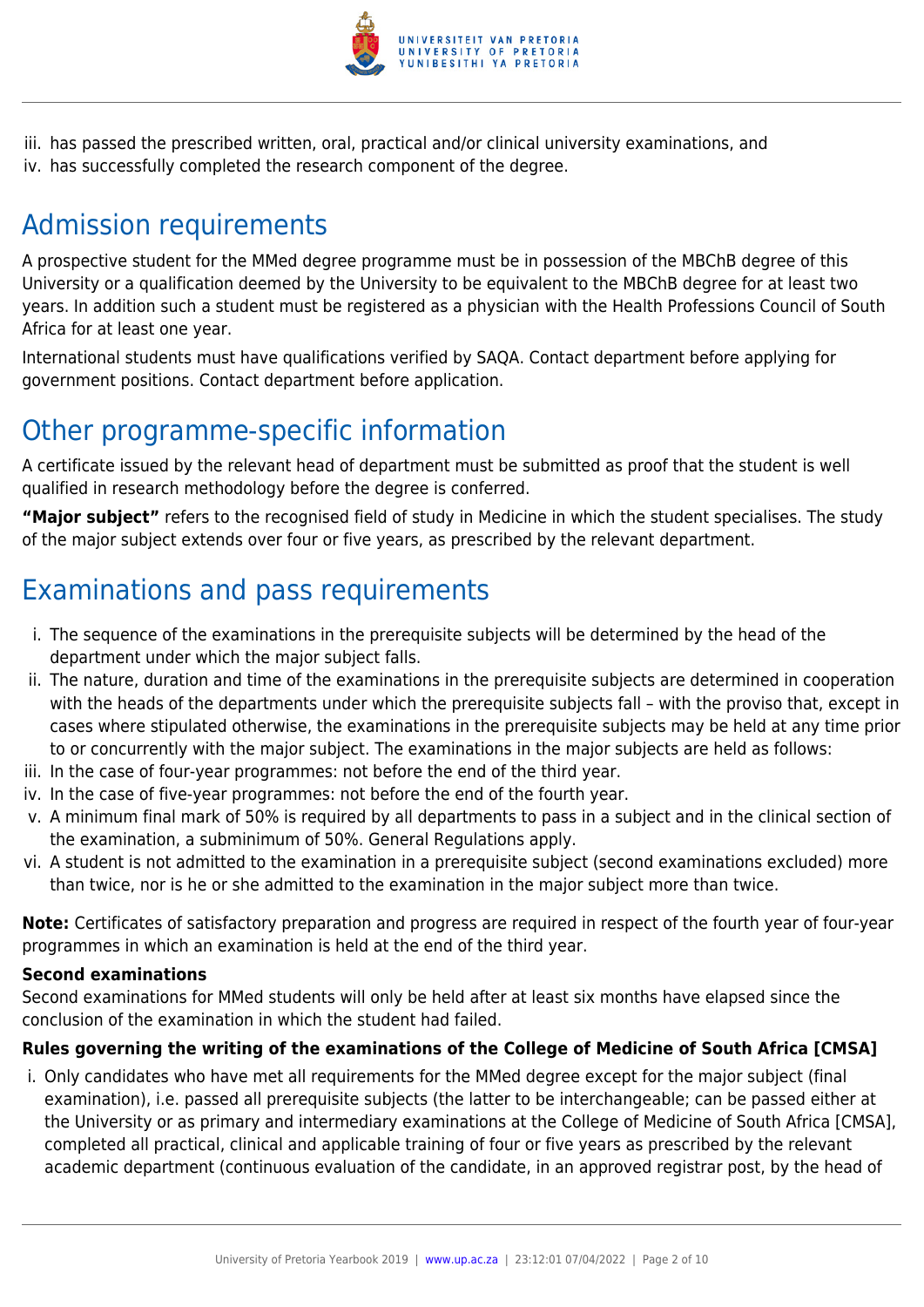

department of the candidate); and completed the required research component for the degree in accordance with the Faculty Yearbook regulations, i.e. Applied research methodology 800 (TNM 800) and the dissertation (MMS 800) or an article (not an ordinary literature review) that has been accepted for publication in a subsidised periodical, will be allowed to write the college examination (exit examination), after which they will obtain both the CMSA fellowship and the MMed as specialist qualifications.

ii. The rules have been effective as from 1 January 2011. As a transitional measure, cases will be considered on an individual basis where necessary.

## Exemption

## **Exemption**

- i. The Faculty Board may grant partial exemption from the training and work mentioned under par. (b) and (c)(i) and (ii) above on the grounds of comparable training and experience completed in another post or at another recognised institution – with the proviso that exemption from a maximum period of 18 months may be granted with regard to four-year and five-year programmes.
- ii. Exemption from a maximum of three years may be granted by the Department of Medical Oncology for the MMed in Medical Oncology [MMed(MedOnc)] on the grounds of the MMed(Int) or MMed(Paed) degree of this University, or experience recognised by the University as equivalent.
- iii. Specific prerequisite subjects must be passed within 24 months after commencement of the programme.

## Pass with distinction

The degree is conferred at the end of the prescribed training period (i.e. three, four or five years, respectively). The degree is conferred with distinction on a student who has obtained a final mark of at least 75% in his or her major subject.

## General information

### **Registrars**

Departments expect registrars to participate increasingly in the examining and treatment of patients in the hospital, both in-patients and out-patients, as well as performing and interpreting tests in the laboratory (where applicable); initially under supervision and later increasingly at their own responsibility. Lectures/symposia with closely related departments are organised, as well as discussions of literature, etc.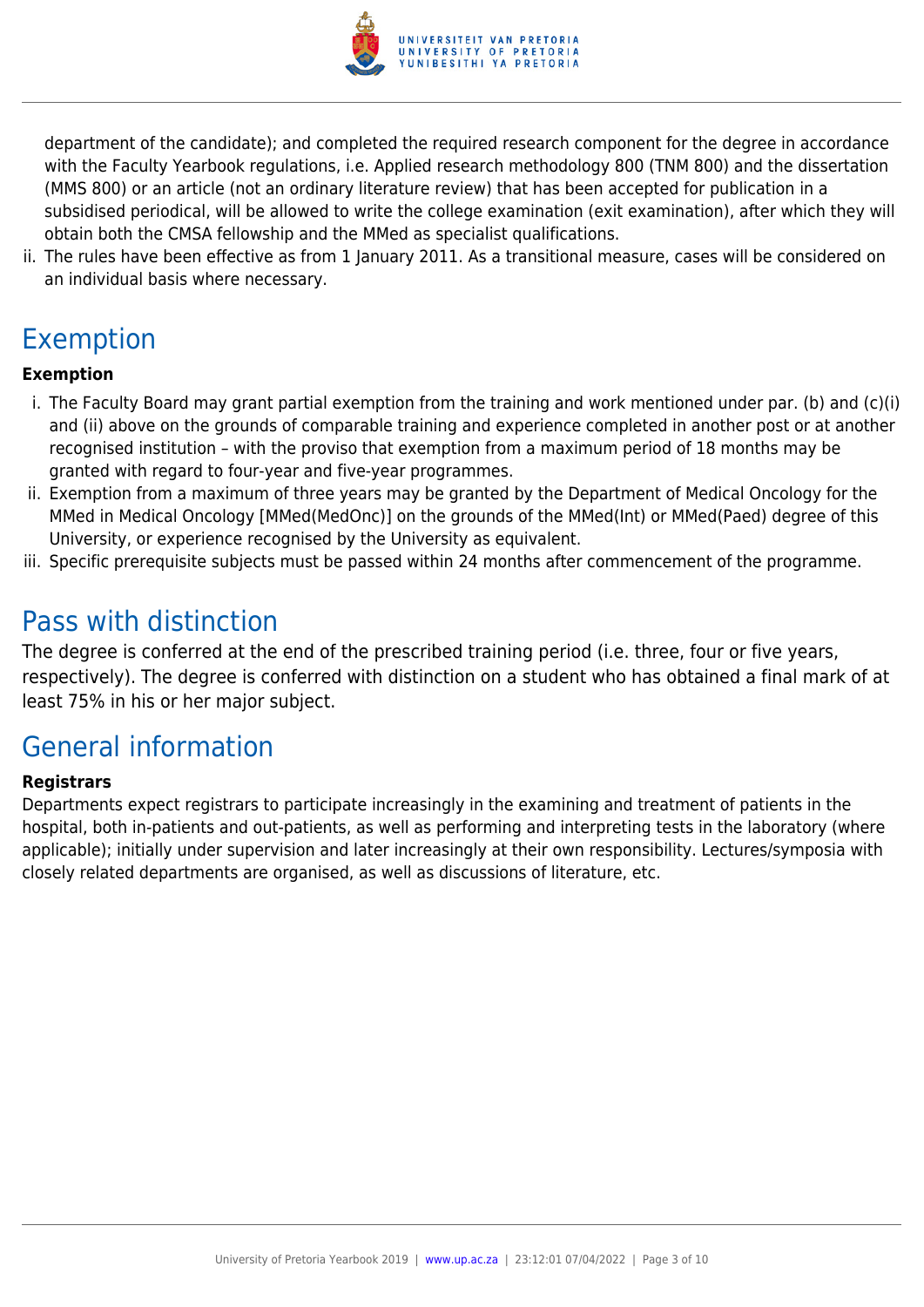

## Curriculum: Year 1

**Minimum credits: 624**

## **Core modules**

## **Anatomy 800 (ANA 800)**

| <b>Module credits</b>         | 36.00                                           |
|-------------------------------|-------------------------------------------------|
| <b>Prerequisites</b>          | No prerequisites.                               |
| <b>Contact time</b>           | 1 lecture per week, 1 discussion class per week |
| <b>Language of tuition</b>    | Module is presented in English                  |
| <b>Department</b>             | Anatomy                                         |
| <b>Period of presentation</b> | Year                                            |
|                               |                                                 |

## **Pharmacology 806 (FAR 806)**

| <b>Module credits</b>         | 36.00                          |
|-------------------------------|--------------------------------|
| <b>Prerequisites</b>          | No prerequisites.              |
| <b>Contact time</b>           | 1 discussion class per week    |
| <b>Language of tuition</b>    | Module is presented in English |
| <b>Department</b>             | Pharmacology                   |
| <b>Period of presentation</b> | Year                           |
| <b>Module content</b>         |                                |

\*Attendance module only

## **Physiology 801 (FSG 801)**

| <b>Module credits</b>         | 36.00                          |
|-------------------------------|--------------------------------|
| <b>Prerequisites</b>          | No prerequisites.              |
| Language of tuition           | Module is presented in English |
| <b>Department</b>             | Physiology                     |
| <b>Period of presentation</b> | Year                           |

### **Internal medicine 800 (IGK 800)**

| <b>Module credits</b>         | 300.00                             |
|-------------------------------|------------------------------------|
| <b>Prerequisites</b>          | ANA 800, FSG 801, FAR 806, PAG 808 |
| Language of tuition           | Module is presented in English     |
| <b>Department</b>             | Internal Medicine                  |
| <b>Period of presentation</b> | Year                               |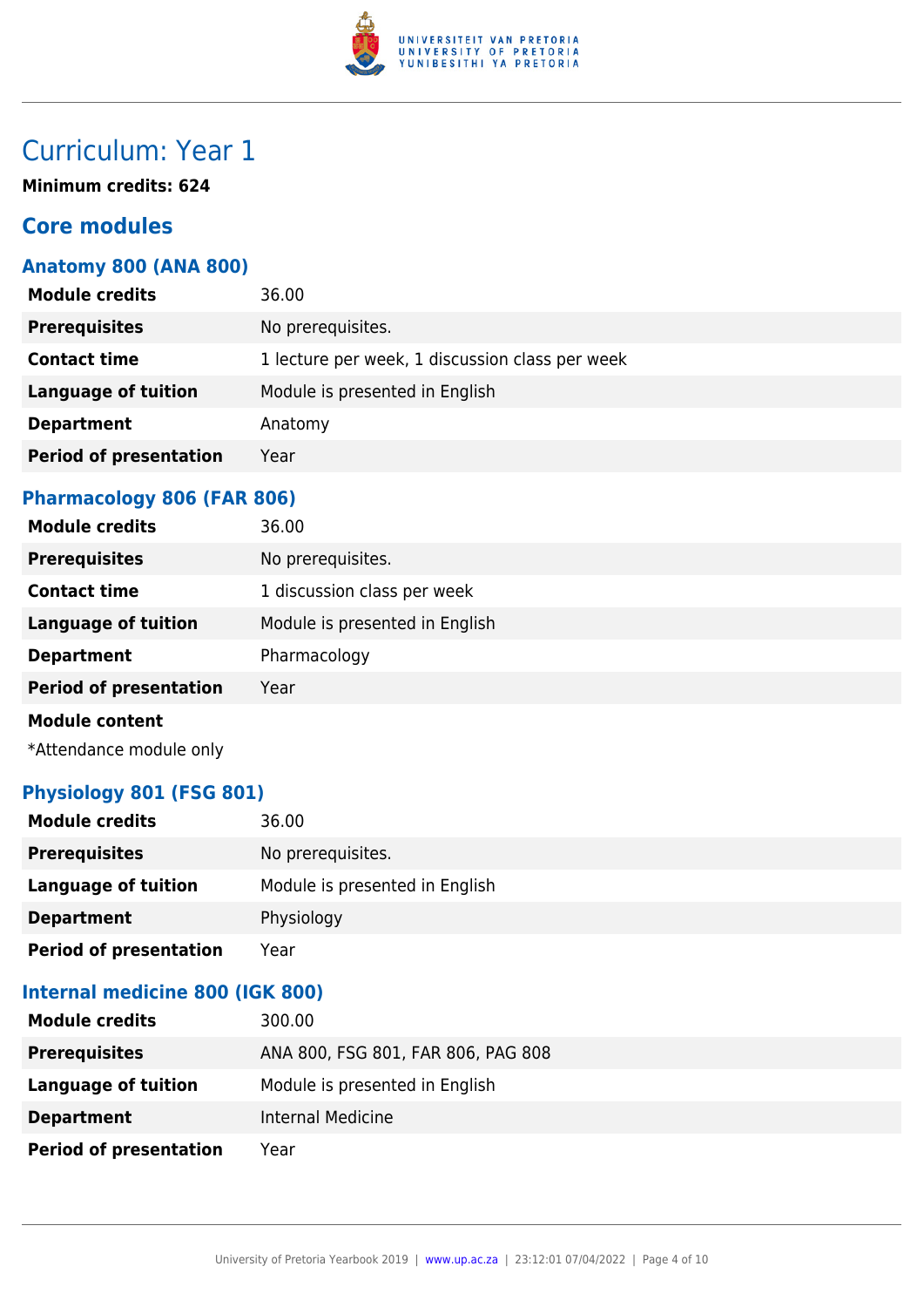

## **Dissertation 890 (MMS 890)**

| <b>Module credits</b>         | 180.00                         |
|-------------------------------|--------------------------------|
| Language of tuition           | Module is presented in English |
| <b>Department</b>             | <b>School of Medicine</b>      |
| <b>Period of presentation</b> | Year                           |

#### **Pathology 808 (PAG 808)**

| <b>Module credits</b>         | 36.00                                                          |
|-------------------------------|----------------------------------------------------------------|
| <b>Prerequisites</b>          | No prerequisites.                                              |
| <b>Contact time</b>           | 2 other contact sessions per week, 1 discussion class per week |
| <b>Language of tuition</b>    | Module is presented in English                                 |
| <b>Department</b>             | Anatomical Pathology                                           |
| <b>Period of presentation</b> | Year                                                           |

## **Applied research methodology 802 (TNM 802)**

| <b>Module credits</b>         | 0.00                                |
|-------------------------------|-------------------------------------|
| Language of tuition           | Module is presented in English      |
| <b>Department</b>             | <b>Health Sciences Deans Office</b> |
| <b>Period of presentation</b> | Year                                |
| .                             |                                     |

#### **Module content**

\*Attendance module only.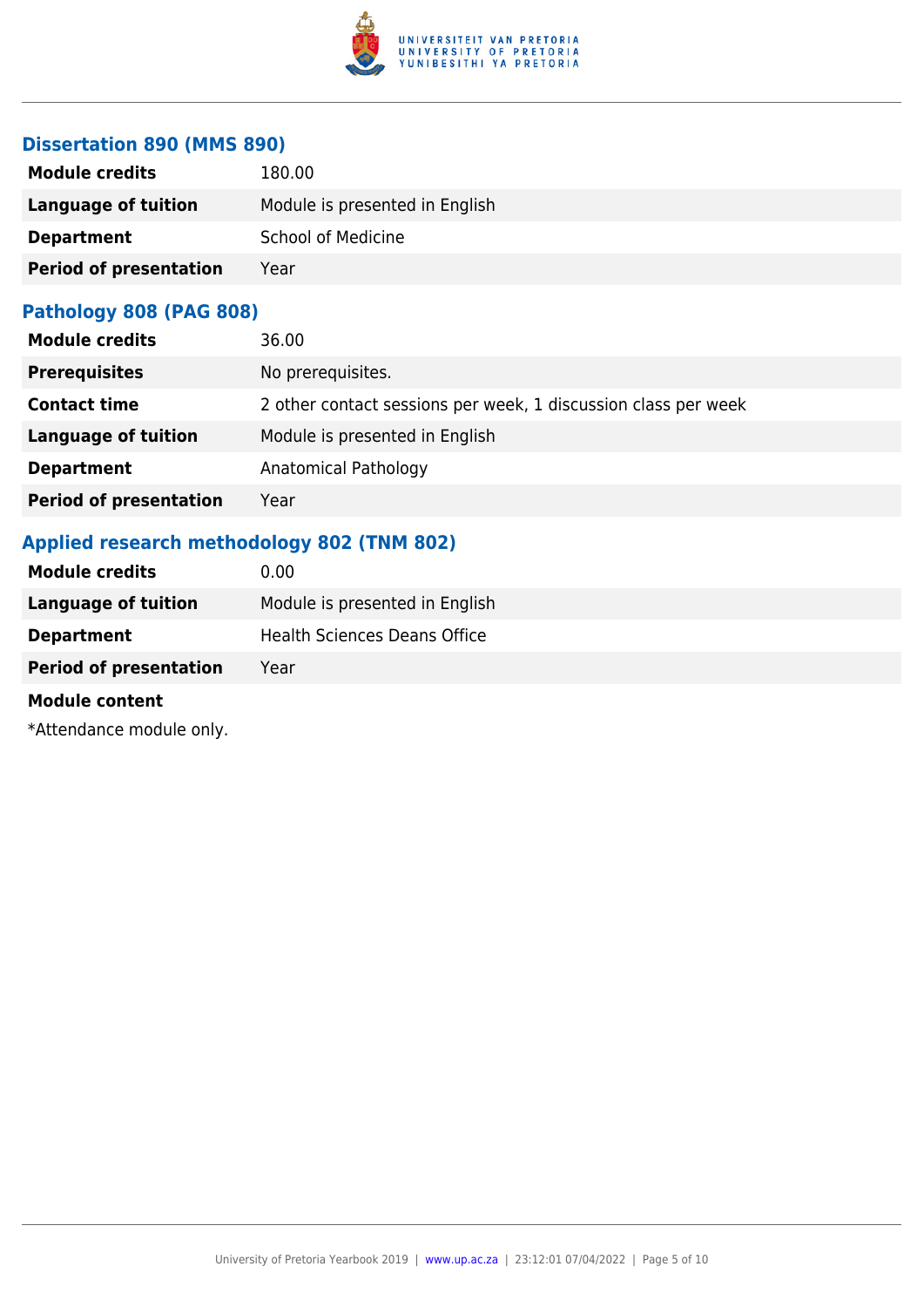

## Curriculum: Year 2

**Minimum credits: 624**

## **Core modules**

## **Anatomy 800 (ANA 800)**

| <b>Module credits</b>         | 36.00                                           |
|-------------------------------|-------------------------------------------------|
| <b>Prerequisites</b>          | No prerequisites.                               |
| <b>Contact time</b>           | 1 lecture per week, 1 discussion class per week |
| <b>Language of tuition</b>    | Module is presented in English                  |
| <b>Department</b>             | Anatomy                                         |
| <b>Period of presentation</b> | Year                                            |
|                               |                                                 |

## **Pharmacology 806 (FAR 806)**

| <b>Module credits</b>         | 36.00                          |
|-------------------------------|--------------------------------|
| <b>Prerequisites</b>          | No prerequisites.              |
| <b>Contact time</b>           | 1 discussion class per week    |
| <b>Language of tuition</b>    | Module is presented in English |
| <b>Department</b>             | Pharmacology                   |
| <b>Period of presentation</b> | Year                           |
| <b>Module content</b>         |                                |

\*Attendance module only

## **Physiology 801 (FSG 801)**

| <b>Module credits</b>         | 36.00                          |
|-------------------------------|--------------------------------|
| <b>Prerequisites</b>          | No prerequisites.              |
| Language of tuition           | Module is presented in English |
| <b>Department</b>             | Physiology                     |
| <b>Period of presentation</b> | Year                           |

### **Internal medicine 800 (IGK 800)**

| <b>Module credits</b>         | 300.00                             |
|-------------------------------|------------------------------------|
| <b>Prerequisites</b>          | ANA 800, FSG 801, FAR 806, PAG 808 |
| <b>Language of tuition</b>    | Module is presented in English     |
| <b>Department</b>             | Internal Medicine                  |
| <b>Period of presentation</b> | Year                               |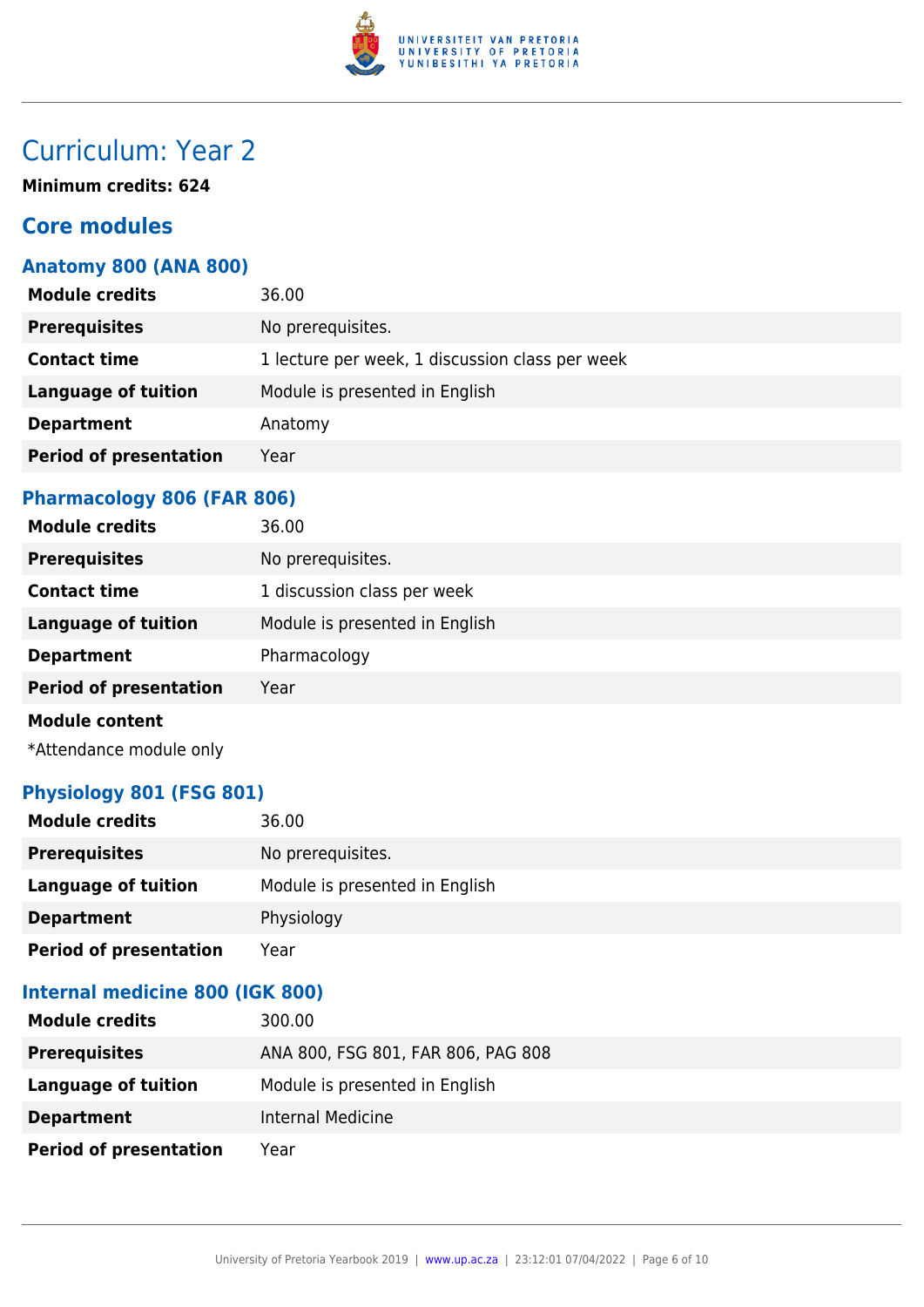

## **Dissertation 890 (MMS 890)**

| <b>Module credits</b>         | 180.00                         |
|-------------------------------|--------------------------------|
| Language of tuition           | Module is presented in English |
| <b>Department</b>             | <b>School of Medicine</b>      |
| <b>Period of presentation</b> | Year                           |

#### **Pathology 808 (PAG 808)**

| <b>Module credits</b>         | 36.00                                                          |
|-------------------------------|----------------------------------------------------------------|
| <b>Prerequisites</b>          | No prerequisites.                                              |
| <b>Contact time</b>           | 2 other contact sessions per week, 1 discussion class per week |
| <b>Language of tuition</b>    | Module is presented in English                                 |
| <b>Department</b>             | Anatomical Pathology                                           |
| <b>Period of presentation</b> | Year                                                           |

## **Applied research methodology 802 (TNM 802)**

| <b>Module credits</b>         | 0.00                                |
|-------------------------------|-------------------------------------|
| Language of tuition           | Module is presented in English      |
| <b>Department</b>             | <b>Health Sciences Deans Office</b> |
| <b>Period of presentation</b> | Year                                |
| .                             |                                     |

#### **Module content**

\*Attendance module only.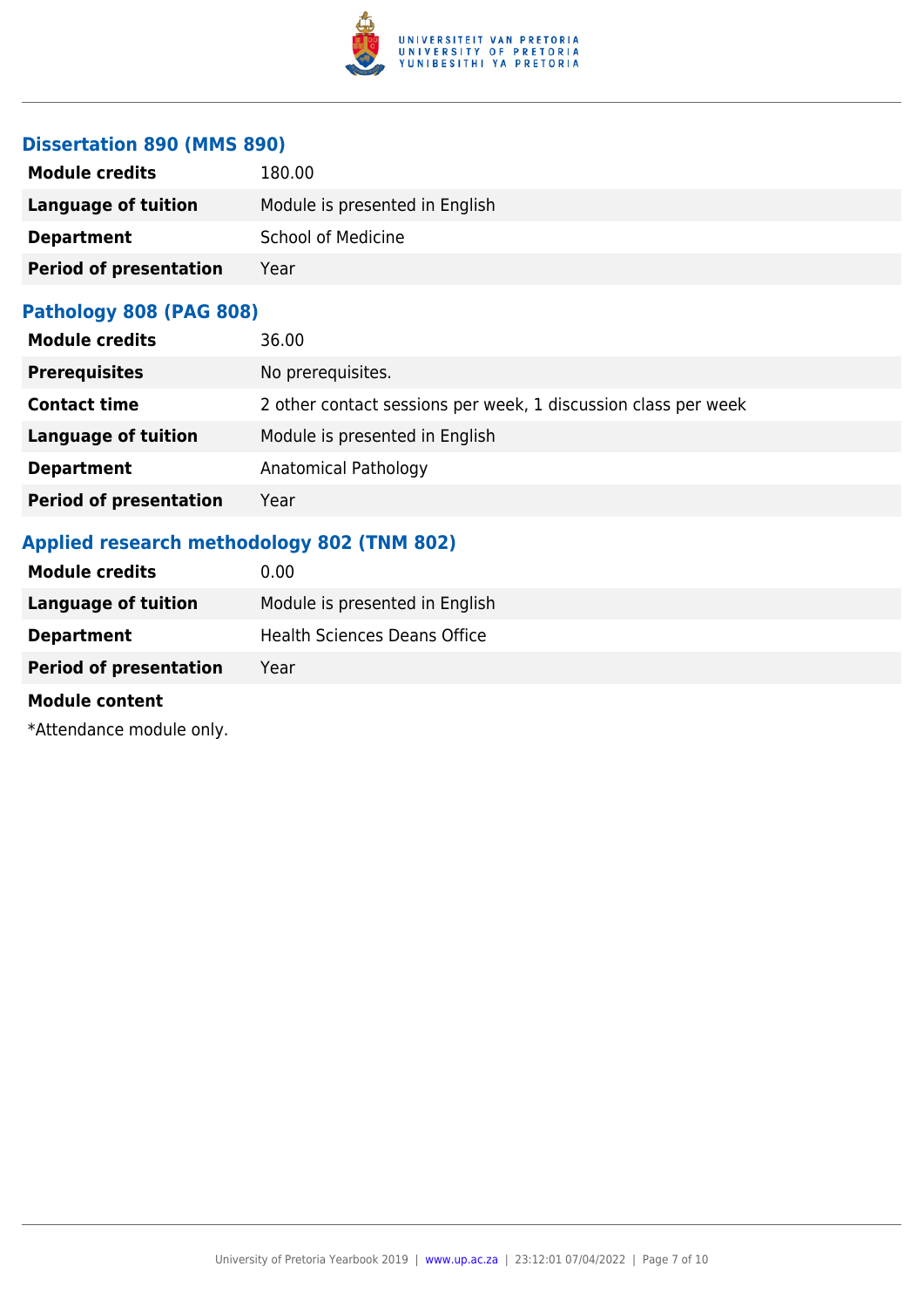

## Curriculum: Year 3

**Minimum credits: 624**

## **Core modules**

## **Anatomy 800 (ANA 800)**

| <b>Module credits</b>         | 36.00                                           |
|-------------------------------|-------------------------------------------------|
| <b>Prerequisites</b>          | No prerequisites.                               |
| <b>Contact time</b>           | 1 lecture per week, 1 discussion class per week |
| <b>Language of tuition</b>    | Module is presented in English                  |
| <b>Department</b>             | Anatomy                                         |
| <b>Period of presentation</b> | Year                                            |
|                               |                                                 |

## **Pharmacology 806 (FAR 806)**

| <b>Module credits</b>         | 36.00                          |
|-------------------------------|--------------------------------|
| <b>Prerequisites</b>          | No prerequisites.              |
| <b>Contact time</b>           | 1 discussion class per week    |
| <b>Language of tuition</b>    | Module is presented in English |
| <b>Department</b>             | Pharmacology                   |
| <b>Period of presentation</b> | Year                           |
| <b>Module content</b>         |                                |

\*Attendance module only

## **Physiology 801 (FSG 801)**

| <b>Module credits</b>         | 36.00                          |
|-------------------------------|--------------------------------|
| <b>Prerequisites</b>          | No prerequisites.              |
| Language of tuition           | Module is presented in English |
| <b>Department</b>             | Physiology                     |
| <b>Period of presentation</b> | Year                           |

### **Internal medicine 800 (IGK 800)**

| <b>Module credits</b>         | 300.00                             |
|-------------------------------|------------------------------------|
| <b>Prerequisites</b>          | ANA 800, FSG 801, FAR 806, PAG 808 |
| <b>Language of tuition</b>    | Module is presented in English     |
| <b>Department</b>             | Internal Medicine                  |
| <b>Period of presentation</b> | Year                               |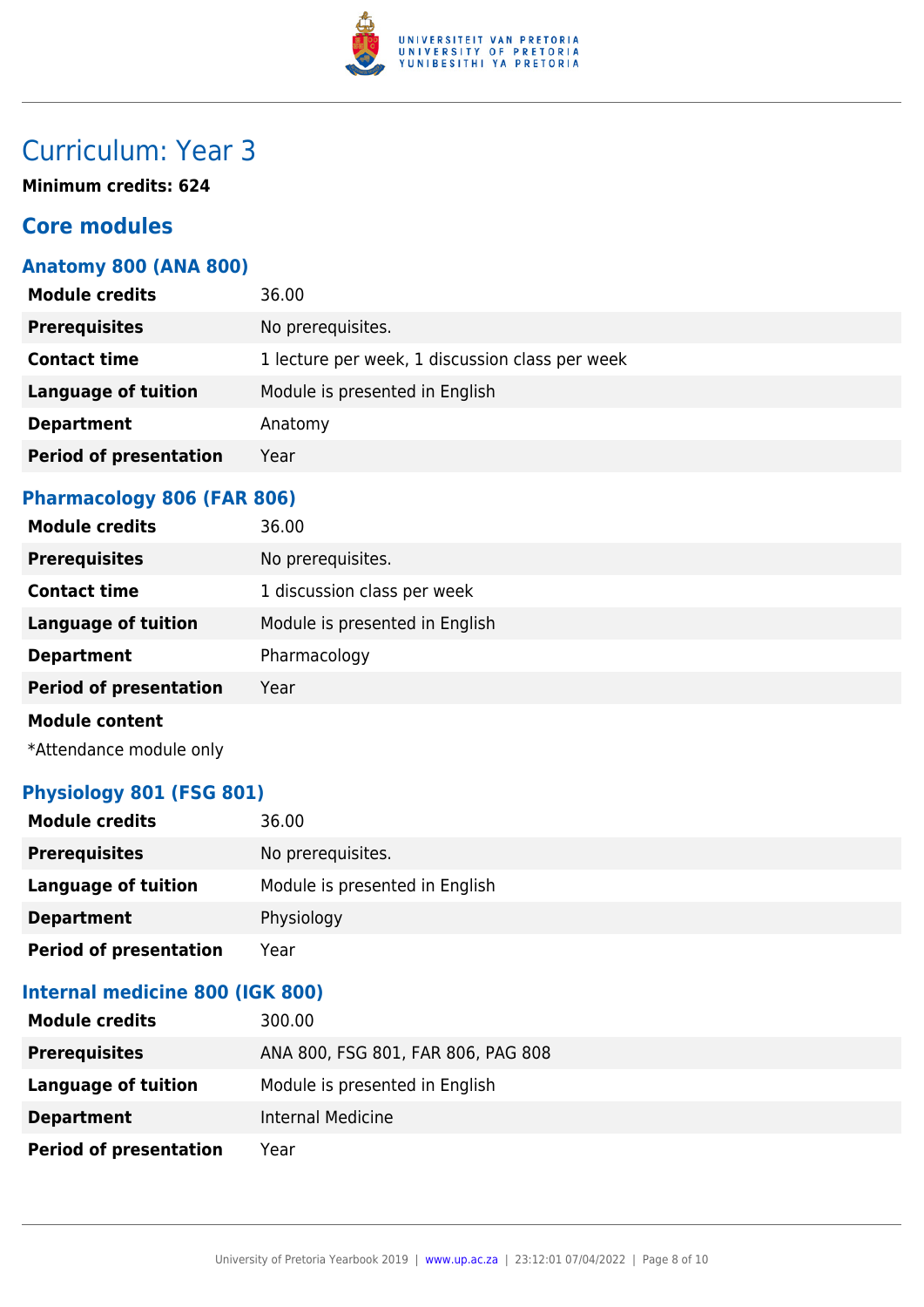

## **Dissertation 890 (MMS 890)**

| <b>Module credits</b>         | 180.00                         |
|-------------------------------|--------------------------------|
| Language of tuition           | Module is presented in English |
| <b>Department</b>             | <b>School of Medicine</b>      |
| <b>Period of presentation</b> | Year                           |

#### **Pathology 808 (PAG 808)**

| <b>Module credits</b>         | 36.00                                                          |
|-------------------------------|----------------------------------------------------------------|
| <b>Prerequisites</b>          | No prerequisites.                                              |
| <b>Contact time</b>           | 2 other contact sessions per week, 1 discussion class per week |
| <b>Language of tuition</b>    | Module is presented in English                                 |
| <b>Department</b>             | Anatomical Pathology                                           |
| <b>Period of presentation</b> | Year                                                           |

## **Applied research methodology 802 (TNM 802)**

| <b>Module credits</b>         | 0.00                                |
|-------------------------------|-------------------------------------|
| Language of tuition           | Module is presented in English      |
| <b>Department</b>             | <b>Health Sciences Deans Office</b> |
| <b>Period of presentation</b> | Year                                |
| .                             |                                     |

#### **Module content**

\*Attendance module only.